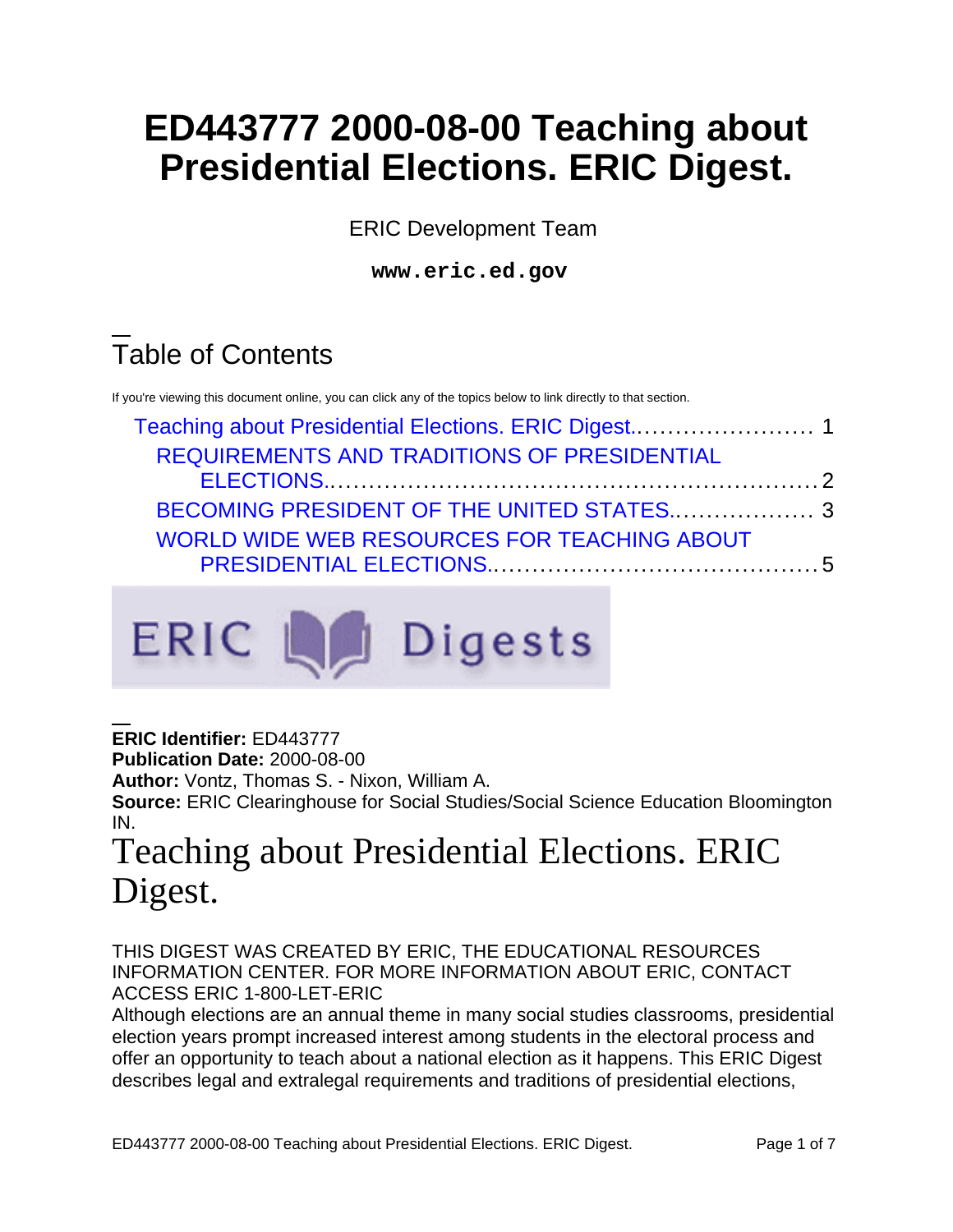processes by which people seek and gain the office of president, and resources for teaching about presidential elections.

## <span id="page-1-0"></span>REQUIREMENTS AND TRADITIONS OF PRESIDENTIAL ELECTIONS.

Americans elect their president through a combination of custom, state law, and constitutional requirement such as the electoral college as specified in Article II, Sections 2 and 4 and Amendment 12. Furthermore, Article II, Section 5 plus Amendments 20 and 23 of the United States Constitution pertain to election of the president. The following statements describe the presidential election system in the United States.

\* A president must be at least 35 years old, a natural born citizen, and a resident of the United States for a minimum of 14 years.

\* A president is elected by delegates to the electoral college (i.e., electors), not directly by the people.

\* In each state, each party on the ballot selects electors equal to that state's number of senators and representatives in Congress (in addition to three delegates from the District of Columbia, as secured by the passage of the Twenty-Third Amendment).

### ۰

\* Eligible voters in each state and the District of Columbia vote for a presidential candidate on the designated election day, or they cast absentee ballots if they are out of the state on the official election day; these are the popular votes.

### ۰

\* Entire slates of electors are pledged to each of the presidential nominees in every state (except Maine, where special presidential elector districts allocate delegates) so that the winner of the state's popular vote, even a plurality winner, takes all of the electoral votes of a state (even though the Constitution does not require electors to vote for the candidate receiving the most popular votes in the general election).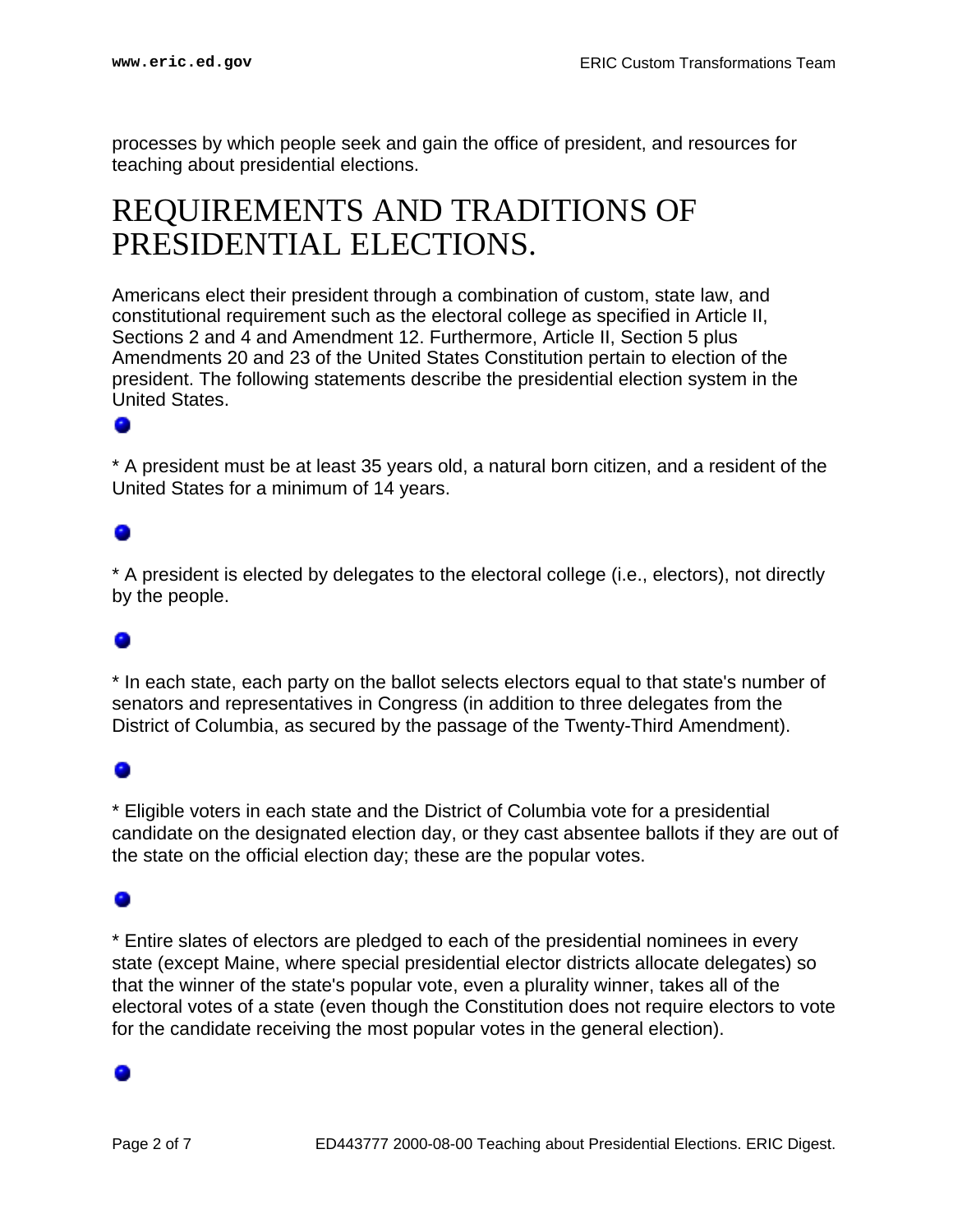\* Electors cast ballots in their state capitals the first Monday after the second Wednesday in December (the electoral college never convenes as an entire body).

### ۰

\* Ballots are sent to Washington and counted before a joint session of the new Congress on January 6.

### ۰

\* If no candidate wins a majority of electors in the electoral college (i.e., 51 percent or 270 electoral votes), then the election of the president goes to the House of Representatives, where each state casts one vote, determined by the state's representatives, among the five highest-ranking candidates, and the election of the vice president goes to the Senate, where every member casts one vote for one of the two highest-ranking candidates. @\* If the House of Representatives fails to elect a president by majority vote before the president's scheduled inauguration on January 20, then the vice president-elect "shall act as President until a president shall have qualified" (Twentieth Amendment).

\* The president-elect is sworn in on January 20.

Unable to foresee development of political parties and a two-party system, most delegates to the Constitutional Convention believed the electoral college would fail frequently to produce a majority, thus throwing the election of the president into the House of Representatives. Only the presidential elections of 1800 and 1824, however, did not yield a majority in the electoral college. Yet, because of the winner-take-all system, in 17 of 52 presidential elections a candidate won without attracting a majority of the popular vote. Moreover, John Quincy Adams (1824), Rutherford B. Hayes (1876), and Benjamin Harrison (1888) were elected despite receiving fewer popular votes than their opponents.

## <span id="page-2-0"></span>BECOMING PRESIDENT OF THE UNITED STATES.

In addition to the formal requirements listed above, Americans typically elect a president who meets unwritten criteria such as leadership in one of the two major parties, foreign policy experience, moral standing, and extensive experience in running for and gaining political office. Although millions of Americans are legally eligible to run for the nation's highest elected office, people who have experience in politics, especially as governors and members of Congress, have a decided advantage. Sixteen former governors and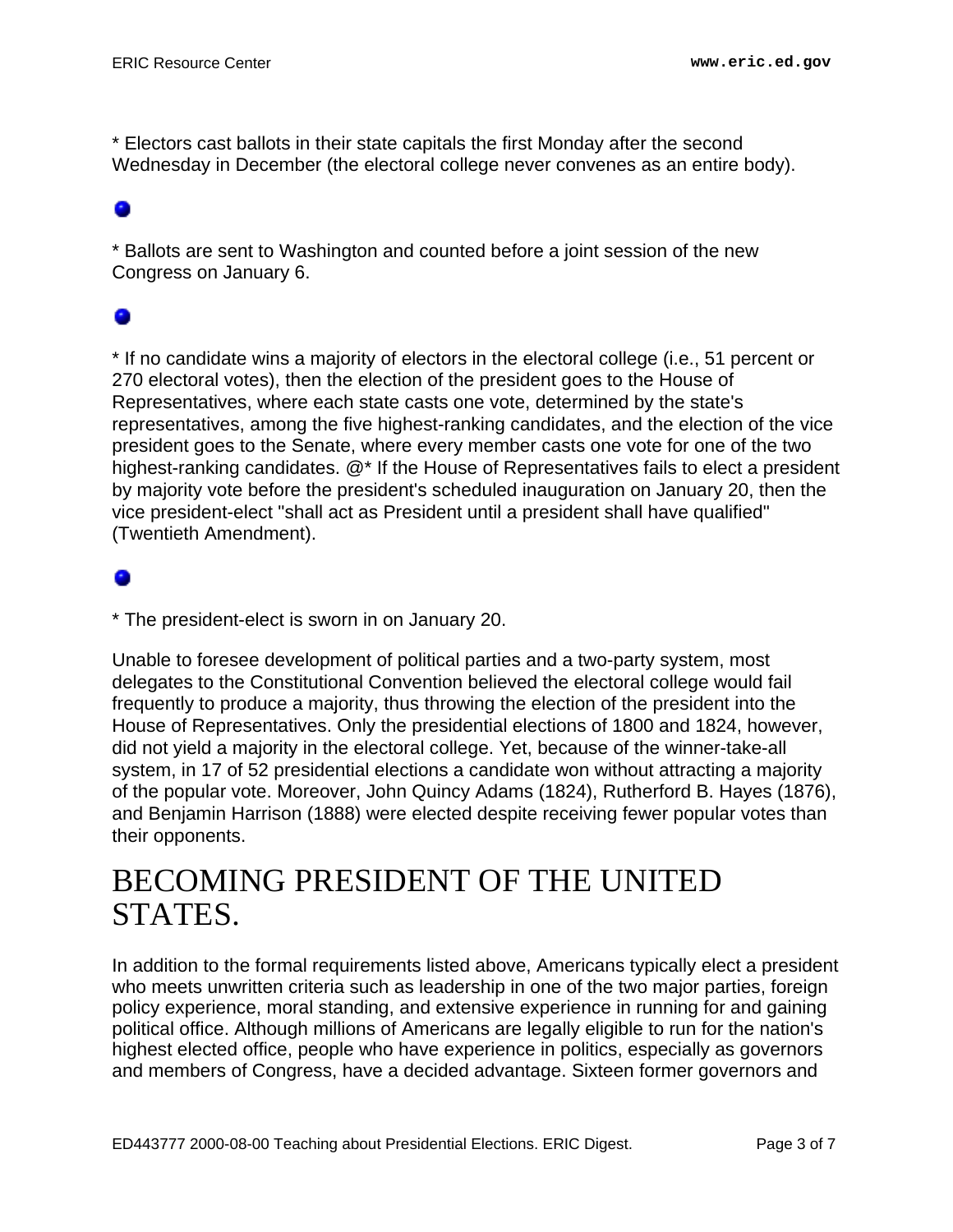24 former members of one or both houses of Congress have served as president. Of the two leading presidential candidates in 2000, George W. Bush is a state governor and Albert Gore Jr. has served in both houses of Congress.

Serious candidates for president must begin preparing for the election years in advance. The first decision potential candidates and their families face is whether or not they are suited for the demands of the office and willing to make the personal sacrifices necessary to win the election. The next step usually involves forming political action committees to broaden a candidate's visibility, to test the candidate's appeal nationwide, and to raise money for increasingly expensive campaigns. Candidates also establish exploratory committees whose job it is to: 1) seriously consider the candidate's chances of becoming president, 2) suggest possible campaigns themes and slogans, 3) write speeches and position papers, 4) seek endorsements from powerful individuals and groups, 5) recruit professional and volunteer staff, 6) begin organizing state campaigns in key states, 7) hire pollsters and consultants, and 8) develop media appeals.

For candidates who make it through these initial stages, the next step is announcing formally their candidacy and entering their party's series of caucuses and primaries. Presidential caucuses and primaries differ from state to state, as do the rules and qualifications for getting on the ballot. Generally, a state presidential caucus is a multilayered system of meetings usually attracting only dedicated party members who elect delegates to represent them in the next stage of the election process. There are two types of state primaries. In the first type, voters directly vote for the person they want to nominate for the presidency. In the second type, voters elect delegates to the national nominating convention. Since 1956 these state contests have determined each party's nominee for the presidency. Traditionally, Iowa conducts the first caucus and New Hampshire the first primary, giving these two smaller states significant influence over the process.

National party conventions are held in late July or August before the fall presidential campaign to nominate the candidates for president and vice-president and approve the party platforms, each party's stated goals for the next four years. Until direct primaries became popular in states during the twentieth century, these national conventions were extremely important in the presidential election process. Because Americans usually know a party's presidential nominee and platform before the convention, their importance in recent years has diminished. Still, conventions are important to nominees because they help solidify party support.

After the national party conventions, candidates are focused fully on the general election, held the first Tuesday after the first Monday in November. During the campaign for the general election candidates must decide the best strategy for winning the general election. Typically, candidates must decide which issues and sections of the country to emphasize, how much and what kinds of advertising to buy, how to collaborate with other interested groups to broaden support, and how to reorganize their campaigns at the state and local levels (Nelson 1994, 140). With every decision, a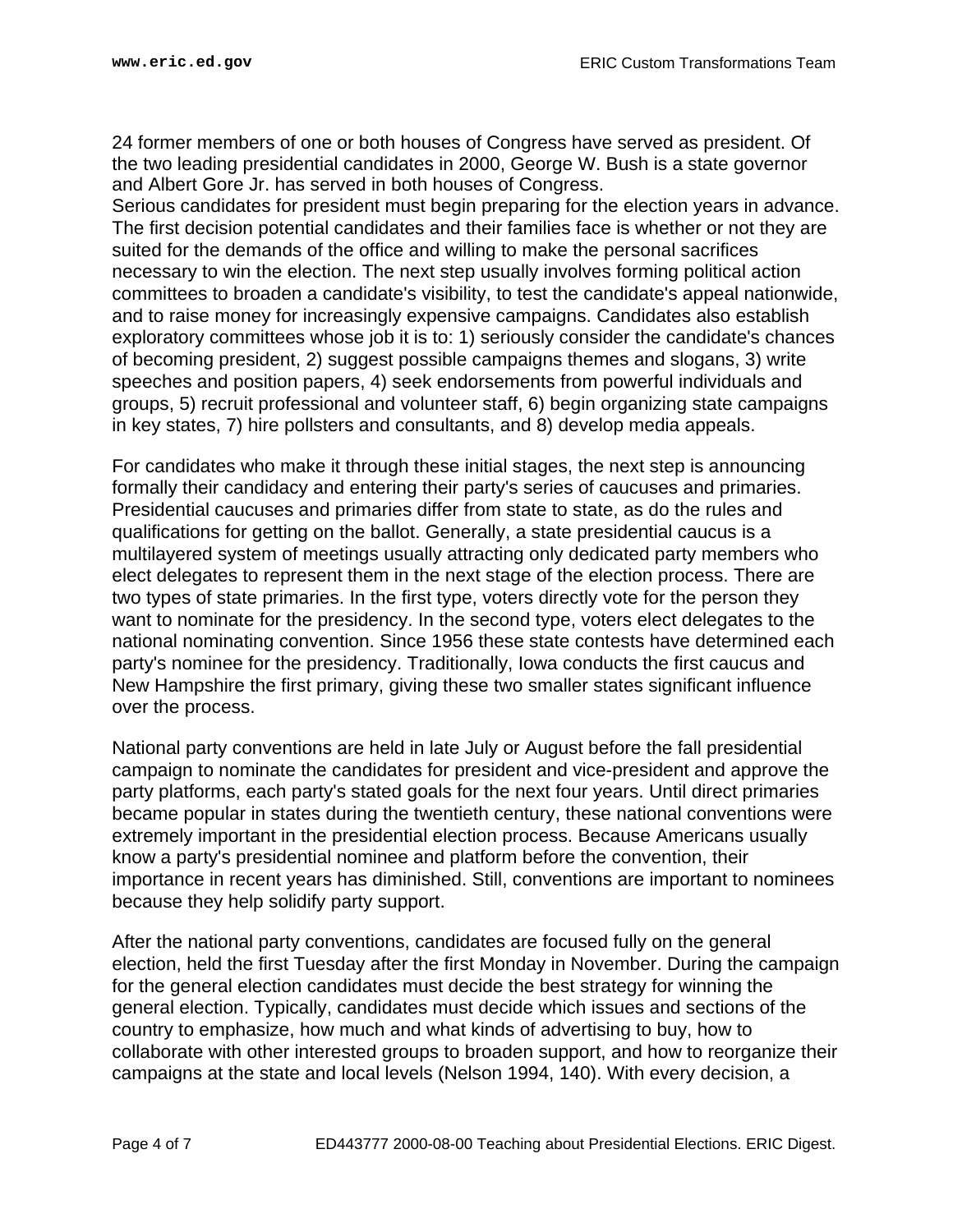candidate also must consider the likely responses from other candidates.

If the general election produces a majority in the electoral college for a presidential and vice-presidential ticket, then these candidates are known as the president-elect and vice-president elect until taking office on January 20 of the following year. Although many view the system by which Americans elect their president as odd or even antiquated, to date there has not been a serious effort to change it.

## <span id="page-4-0"></span>WORLD WIDE WEB RESOURCES FOR TEACHING ABOUT PRESIDENTIAL ELECTIONS.

The following World Wide Web sites are recommended as valuable resources for teachers and students.

\* Kids Voting USA. This acclaimed nonprofit, nonpartisan, grassroots organization works with schools and communities to enhance civic education and provide youth a voting experience at official polls on election day. Independent research has confirmed the value of Kids Voting USA, and K-12 educators who wish to actively engage students in learning about elections should consider using this program. This well-organized site provides an overview of the program, information about how to use it, teacher- and student-only domains, and a newsletter. http://kidsvotingusa.org/

\* The American President: Election 2000. Part of the companion site to PBS's monumental series "The American President, Election 2000" is designed to help teachers and students track the emerging themes, events, and personalities of the 2000 presidential elections. A student magazine, presidential biographies, and lesson plans for teaching about the presidency are available at this site. http://www.americanpresident.org/election2000.htm

\* Issues2000: Every Candidate on Every Issue. This nonpartisan site tracks the positions of the Republican, Democratic, Reform, Libertarian, Green, Natural Law, and Constitution party candidates on a wide variety of important issues and policy debates. http://issues2000.org

\* Federal Election Commission: Guide for Citizens. Part of the official site of the Federal Election Commission, this site is designed for anyone wishing to learn more about financing campaigns for federal office, the rules and regulations of financing, and elections and voting in general. http://www.fec.gov/citizen-guide.html REFERENCES and ERIC RESOURCES.

The following list of resources includes references used to prepare this Digest. The items followed by an ED number are available in microfiche and/or paper copies from the ERIC Document Reproduction Service (EDRS). For information about prices, contact EDRS, 7420 Fullerton Road, Suite 110, Springfield, Virginia 22153-2852;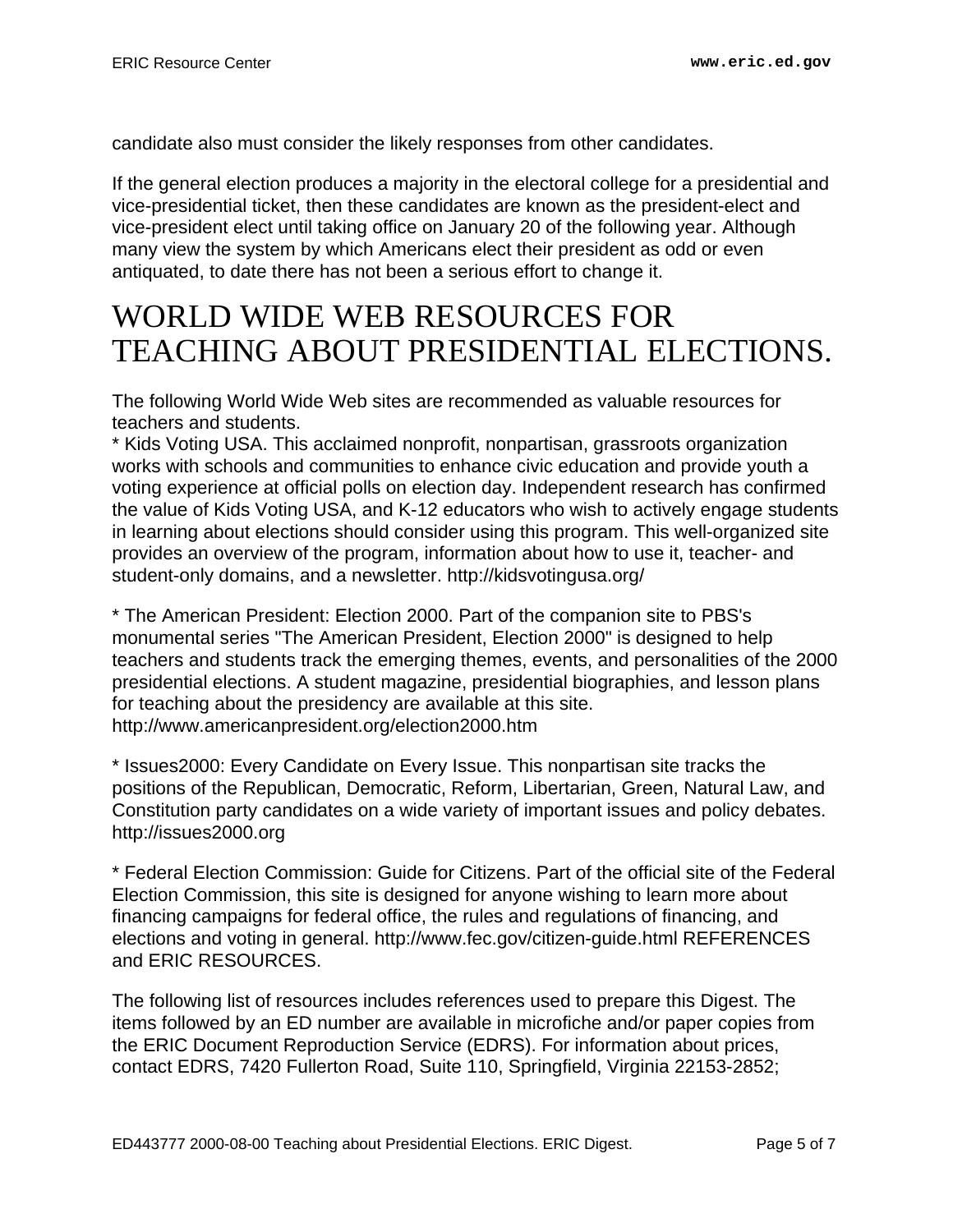telephone numbers are (703) 440-1400 and (800) 443-3742. Entries followed by an EJ number, annotated monthly in CURRENT INDEX TO JOURNALS IN EDUCATION (CIJE), are not available through EDRS. However, they can be located in the journal section of most larger libraries by using the bibliographic information provided, requested through Interlibrary Loan, or ordered from commercial reprint services.

Haas, Mary, and Others. "Teaching about the President and the Presidential Election." SOCIAL STUDIES AND THE YOUNG LEARNER 5 (September-October 1992): 1-4. EJ 460 398.

Milkis, Stanley M., and Michael Nelson. THE AMERICAN PRESIDENCY: ORIGINS AND DEVELOPMENT, 1776-1998. 3d ed. Washington, DC: Congressional Quarterly, 1999.

Nelson, Michael, ed. THE PRESIDENCY A TO Z: A READY REFERENCE ENCYCLOPEDIA. Washington, DC: Congressional Quarterly, 1994.

Scher, Linda, and Mary Oates Johnson. CANDIDATES, CAMPAIGNS, & ELECTIONS: PROJECTS, ACTIVITIES, LITERATURE LINKS. Jefferson City, MO: Scholastic, Inc., 1996. ED 423 168.

Weko, Thomas, and John H. Aldrich. "The Presidency and the Election Campaign: Framing the Choice in 1996." Michael Nelson, ed. THE PRESIDENCY AND THE POLITICAL SYSTEM. 6th ed. Washington, DC: Congressional Quarterly, 2000.

-----

This project has been funded at least in part with Federal funds from the U.S. Department of Education under contract number ED-99-CO-0016. The content of this publication does not necessarily reflect the views or policies of the U.S. Department of Education nor does mention of trade names, commercial products, or organizations imply endorsement by the U.S. Government. ERIC Digests are in the public domain and may be freely reproduced and disseminated.

-----

Thomas S. Vontz is director of the Indiana Program for Law-Related Education at the Social Studies Development Center of Indiana University. William A. Nixon is a doctoral student in history at Indiana University and a project assistant at the Social Studies Development Center.

**Title:** Teaching about Presidential Elections. ERIC Digest. **Document Type:** Information Analyses---ERIC Information Analysis Products (IAPs) (071); Information Analyses---ERIC Digests (Selected) in Full Text (073);